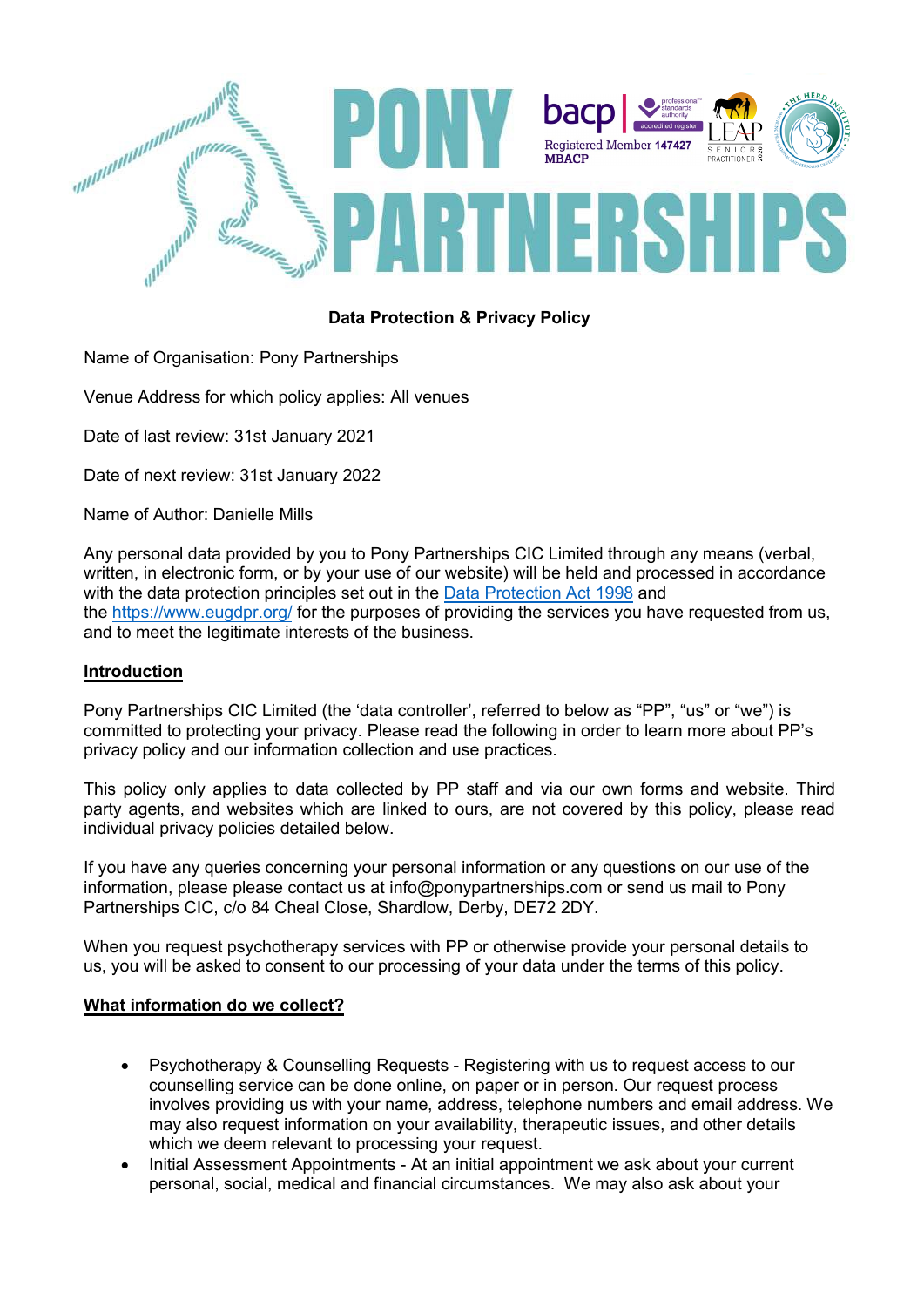background and family history, as well as the issues which are affecting you now. We require this information so that we can decide about our offer of counselling to you, to assign you to a counsellor, and to manage the service we provide to you.

- Job opportunities In order to apply for job opportunities advertised on our website and elsewhere, you may be required to provide your contact details and other personal information contained in your CV (such as employment history and qualifications). This information is only processed for the purpose of considering your job application and making any offer of employment.
- Website We use Google Analytics to collect anonymous data relating to user behaviour and 'web traffic' statistics. The collection and use of this data by Google Inc. is subject to their own Privacy Policies.
- Other Forms The information you give us on our forms (including all enquiry and application forms) may include your name, postal address, email address, phone number and other messages to us.

### **What do we use your information for?**

We use information held about you in the following ways:

- To provide clients with the professional psychotherapy & counselling service requested from us.
- To enable us to offer appropriate opportunities and support to our counsellors & psychotherapists.
- To offer suitable psychotherapy & counselling appointments, and to allocate clients and counsellors for counselling & psychotherapy.
- To notify you about changes to your appointments and other changes to our services.
- To seek feedback from you on your experience of counselling & psychotherapy services with us.
- To improve our service to ensure that it is provided in the most effective manner for you and for us.
- To administer our service, including the arrangement of appointments and for financial control, data analysis, research, statistical and survey purposes.
- To keep in touch with those who ask us to, for the purposes of organisational, service and professional development.

### **What information do we share?**

We will not share any information about you with other organisations or people, except in the following situations:

- Consent PP may share your information with professional carers or others whom you have requested or agreed we should contact.
- Serious harm PP may share your information with the relevant authorities if we have reason to believe that this may prevent serious harm being caused to you or another person.
- Compliance with law PP may share your information where we are required to by law or by the regulations and other rules to which we are subject.

Pony Partnerships C.I.C (Company Number (9845790) Registered Office: 84 Cheal Close, Derby, DE72 2DY

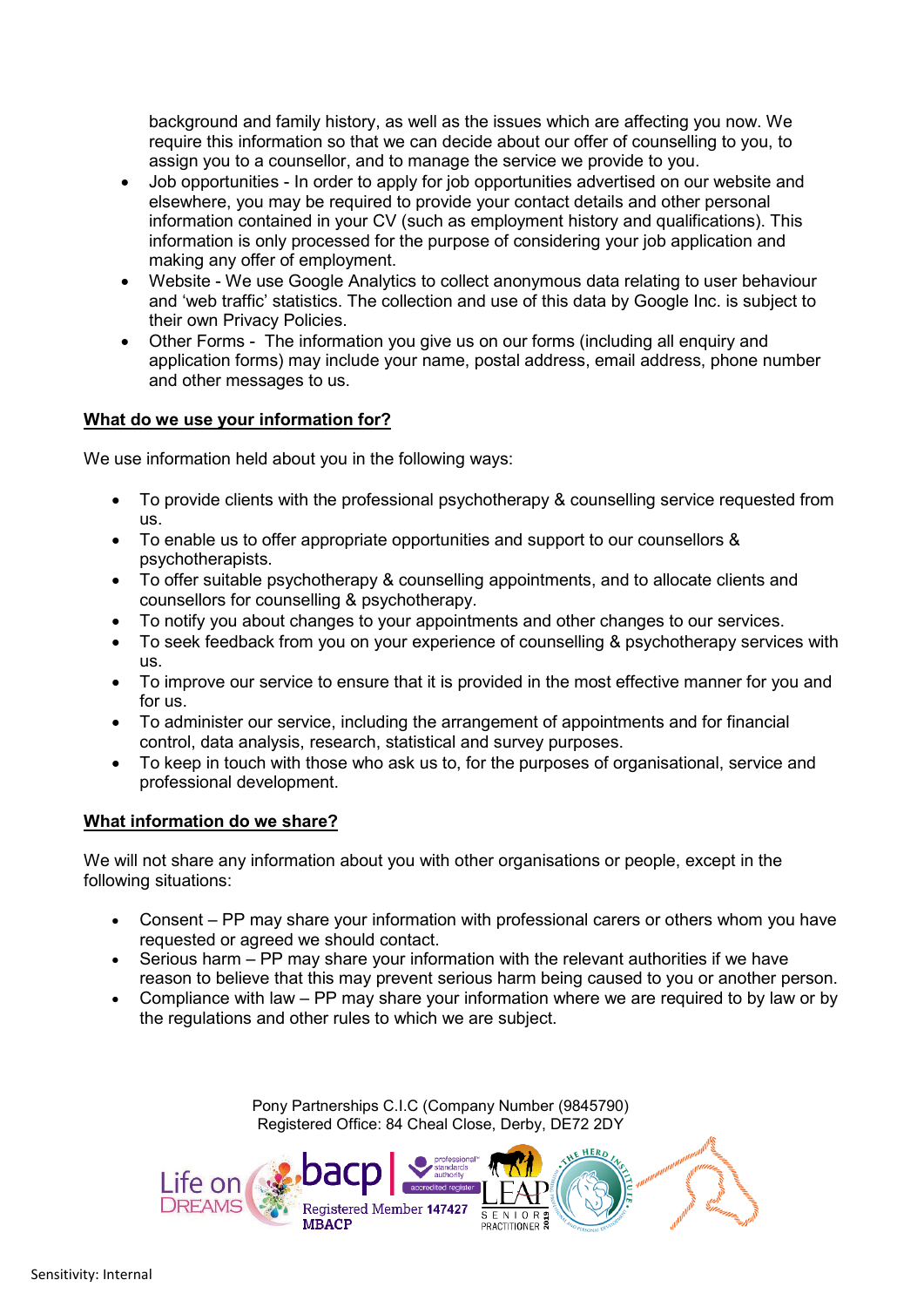### **How do we keep your information safe?**

All information you provide to us is stored as securely as possible. All paper forms and correspondence are kept in locked filing cabinets on our premises. All electronic records are stored on an encrypted computer, all access to which requires password-protected authentication, or by reputable service providers using secure internet 'cloud' technology.

Unfortunately, the transmission of information via the internet is never completely secure. Although we will do our best to protect your information using industry-standard protocols and encryption, we cannot guarantee the security of your data transmitted to us via email, including forms completed on our website which are transmitted by email; any transmission is at your own risk. Once we have received your information, we will use strict procedures and security features to try to prevent unauthorised access.

Your identifiable personal information is kept separately from any session notes and other descriptive material. Client notes and other documentation are destroyed 3 years after the end of counselling, and personal contact details are destroyed/deleted after 7 years of no contact or updates.

### **Your rights**

You have the right to ask us to provide a copy of the information held by us in our records, for which we may charge a small fee. You also have the right to require us to correct any inaccuracies in your information. If you would like to do this, please contact us at info@ponypartnerships.com or send us mail to Pony Partnerships CIC, c/o 84 Cheal Close, Shardlow, Derby, DE72 2DY.

You may withdraw your consent for us to hold and process your data at any time. However, if you do this while actively receiving counselling at PP, your counselling would have to end. You can withdraw your consent by contacting us at info@ponypartnerships.com or send us mail to Pony Partnerships CIC, c/o 84 Cheal Close, Shardlow, Derby, DE72 2DY.

#### **Changes to this policy**

We may edit this policy from time to time. If we make any substantial changes we will notify you by posting a prominent announcement on our website.

### **Resources and Further Reading**

Pony Partnerships C.I.C (Company Number (9845790) Registered Office: 84 Cheal Close, Derby, DE72 2DY **Data [Protection](http://www.legislation.gov.uk/ukpga/1998/29/contents) Act 1998 Privacy of Electronic [Communications](http://www.legislation.gov.uk/uksi/2003/2426/contents/made) Regulations 2003 Twitter [Privacy](https://twitter.com/en/privacy) Policy [Facebook](https://www.facebook.com/about/privacy/) Privacy Policy Google [Privacy](https://policies.google.com/privacy?hl=en-GB&gl=uk) Policy [Linkedin](https://www.linkedin.com/legal/privacy-policy) Privacy Policy Acuity [Scheduling](https://acuityscheduling.com/privacy.php) Privacy Policy (Online Appointment booking System)**